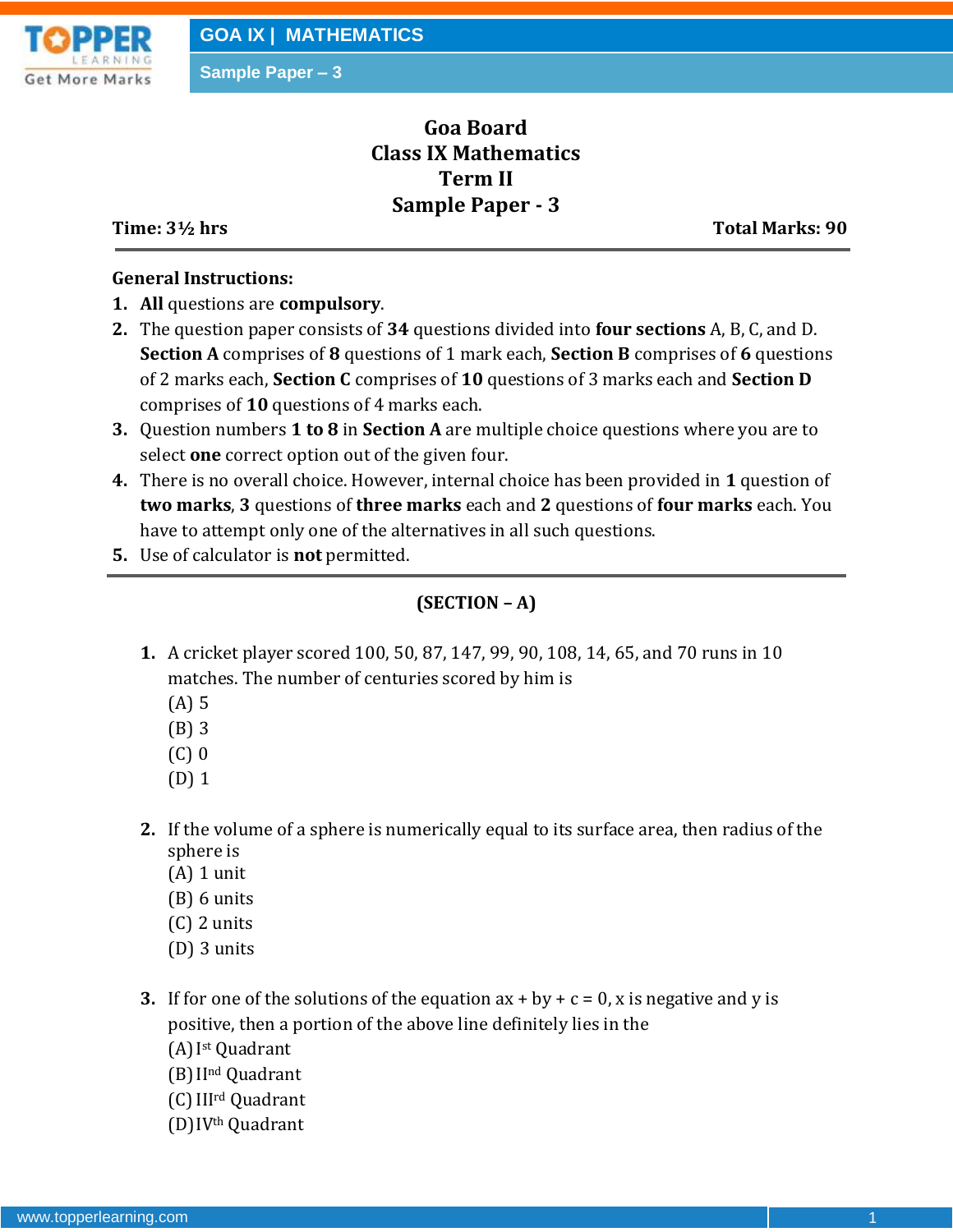**GOA IX | MATHEMATICS**

t More Marks

- **4.** In quadrilateral PQRS, PQ ||RS and PS =  $QR = 7$  cm. If  $m\angle P = 70^{\circ}$ , find the measures of the other angles. (A) 70°, 110°, 110° (B) 70°, 105°, 115°
	- (C) 110°, 105°, 110°

**Sample Paper – 3**

- (D) 70°, 100°, 120°
- **5.** Mode of data: 3, 2, 2, 2, 3, 5, 6, 6, 5, 3, 4, 2, and 5 is:
	- $(A)3$
	- $(B)$  2
	- (C) 5
	- $(D)6$
- **6.** The graph of the equation  $y = -4$  is a line (A)parallel to the x-axis and above it, and at a distance of 4 units from the origin (B)parallel to the x-axis and below it, and at a distance of 4 units from the origin (C) parallel to the y-axis and to its left, and at a distance of 4 units from the origin (D)which cuts an intercept of 8 units on both the axes
- **7.** If two cubes of side 5 cm each are joined end to end, then the volume of the cuboid so formed is
	- (A)255 cm<sup>3</sup>
	- $(B)500 \text{ cm}^3$
	- (C) 250 cm<sup>3</sup>
	- (D)225 cm<sup>3</sup>
- **8.** In the figure, 0 is the centre of the circle.  $m \angle$ CBD=
	- $(A)45^\circ$
	- $(B)50^\circ$
	- (C) 55°
	- $(D)60^\circ$

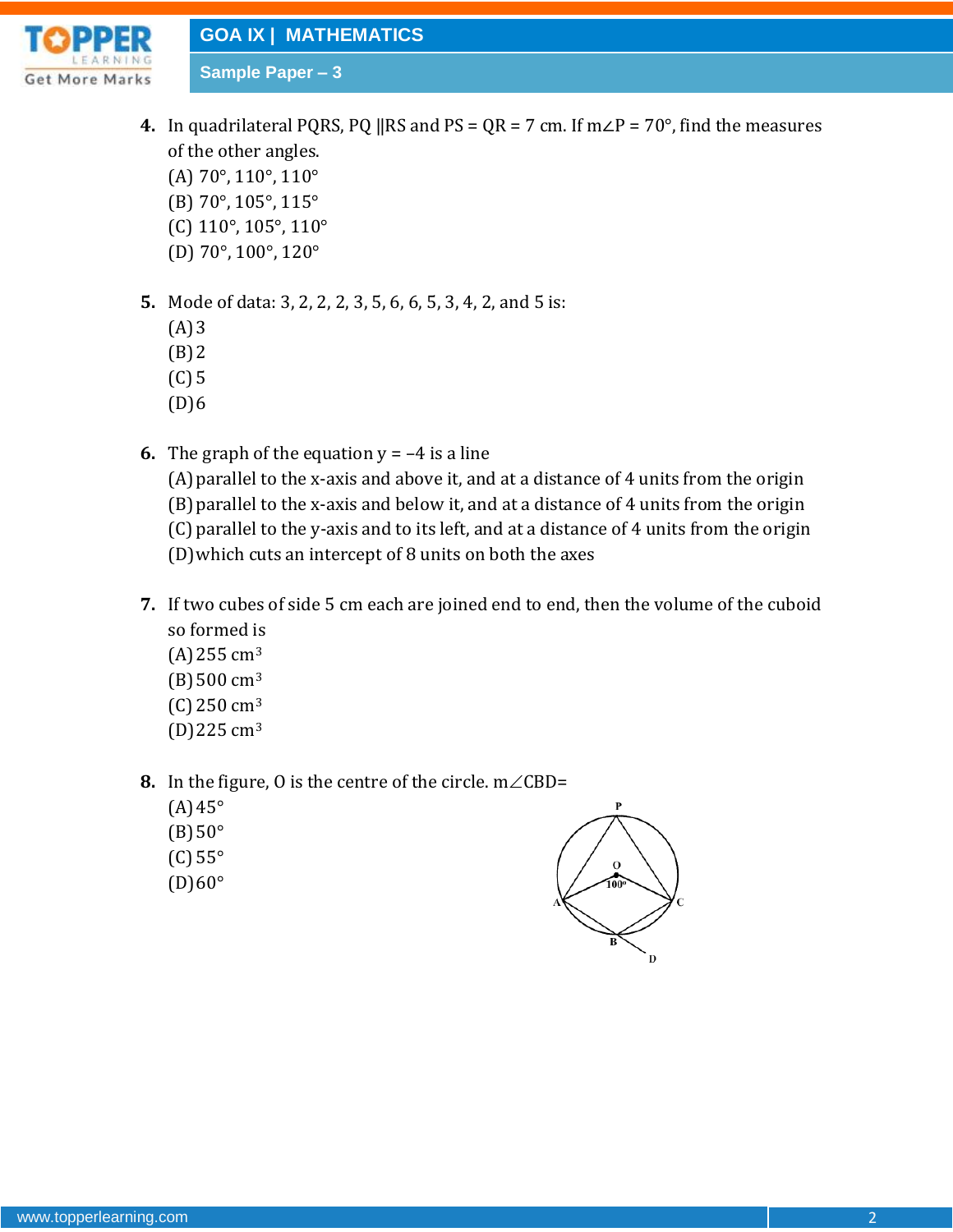



### **(SECTION – B)**

**9.** In the given figure,  $m\angle ABC = 69^\circ$ ,  $m\angle ACB = 31^\circ$ , find  $m\angle BDC$ .



**10.**A company manufactures car batteries of a particular type. The lives (in years) of 40 such batteries were recorded as follows:

|                 |  |  | 2.6 3.0 3.7 3.2 2.2 4.1 3.5 4.5 3.5 2.3 3.2 3.4 |  |  |  |
|-----------------|--|--|-------------------------------------------------|--|--|--|
|                 |  |  | 3.8 3.2 4.6 3.7 2.5 4.4 3.4 3.3 2.9 3.0 4.3 2.8 |  |  |  |
|                 |  |  | 3.5 3.2 3.9 3.2 3.2 3.1 3.7 3.4 4.6 3.8 3.2 2.6 |  |  |  |
| 3.5 4.2 2.9 3.6 |  |  |                                                 |  |  |  |

Construct a grouped frequency distribution table for this data, using class intervals of size 0.5 starting from the intervals 2 – 2.5.

- **11.**Prove that a circle drawn with any side of a rhombus as diameter passes through the point of intersection of its diagonals.
- **12.**It is required to make a closed cylindrical tank of height 1 m and base diameter 140 cm from a metal sheet. How many square metres of the sheet are required for the same?
- **13.**In a cricket match, a batsman hits a boundary on 9 out the 45 balls he plays. Find the probability that he didn't hit a boundary.
- **14.**If the heights of 5 girls are 151 cm, 158 cm, 155 cm, 144 cm, and 152 cm respectively. Find the mean of their height.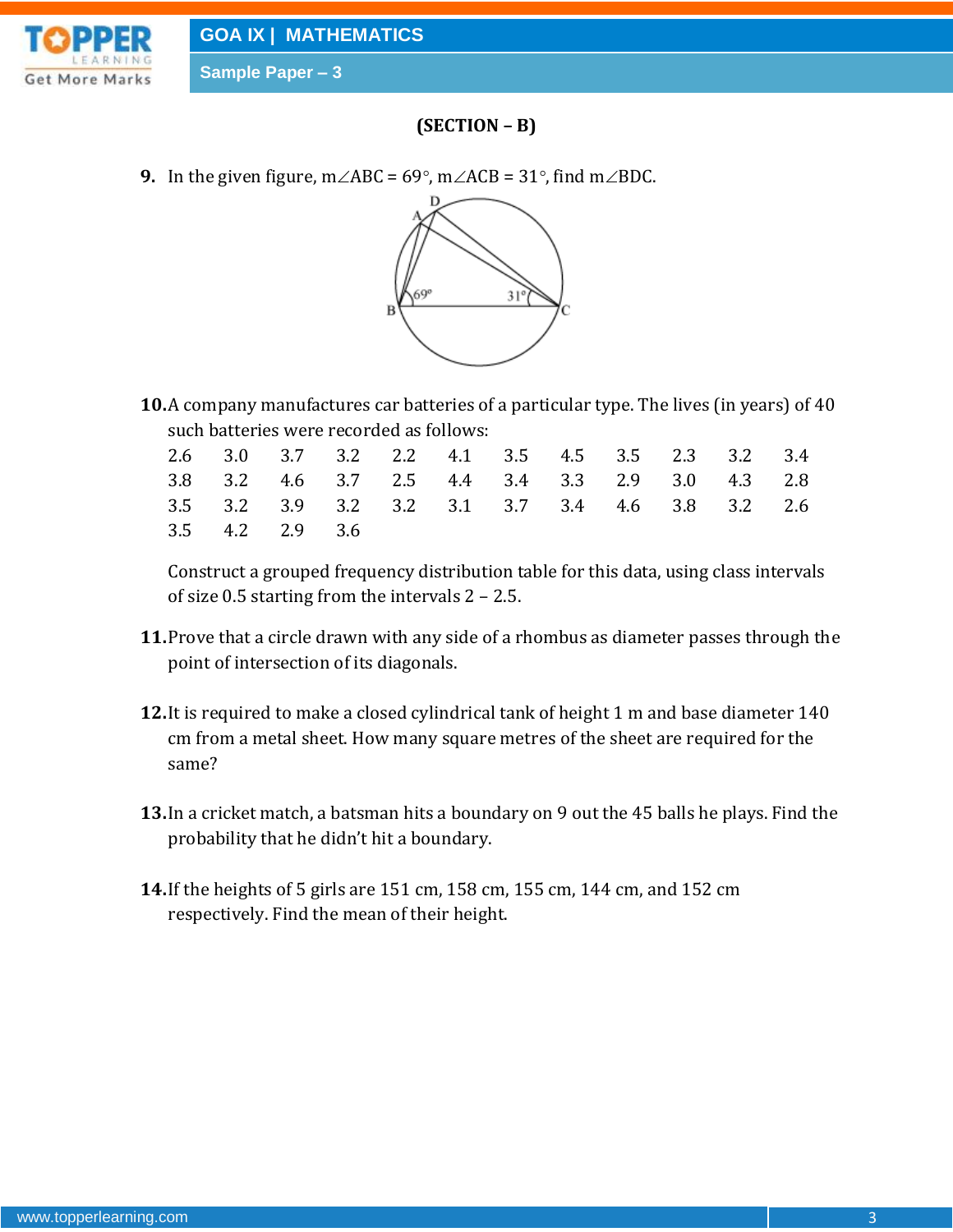**Sample Paper – 3**



# **(SECTION – C)**

- **15.**Name the quadrant in which the following points lie: i.  $A(2, 2)$  ii.  $B(-3, -5)$  iii.  $C(2, -3)$
- **16.**If the diagonals of a cyclic quadrilateral are the diameters of a circle through the vertices of the quadrilateral, prove that it is a rectangle.
- **17.**Construct a right triangle whose base is 12 cm and the sum of its hypotenuse and other side is 18 cm.
- **18.**The students of a Vidyalaya were asked to participate in a competition for making and decorating penholders in the shape of a cylinder with a base, using cardboard. Each penholder was to be of radius 3 cm and height 10.5 cm. The Vidyalaya was to supply the competitors with cardboard. If there were 35 participants, how much cardboard must the organizers buy for the competition?

#### **OR**

A right circular cylinder just encloses a sphere of radius r. Find the

- i. Surface area of the sphere,
- ii. Curved surface area of the cylinder,
- iii. Ratio of the areas obtained in i. and ii.
- **19.**The following number of goals were scored by a team in a series of 10 matches:

2, 3, 4, 5, 0, 1, 3, 3, 4, and 3

Find the mean, median and mode of these scores.

**20.**Solve:  $3 - (x - 5) = y + 2$ ,  $2 (x + y) = 4 - 3y$ 

#### **OR**

The taxi fare in a city is as follows: For the first kilometer, the fares is Rs. 8 and for the remaining distance it is Rs. 5 per km. Taking the distance covered as x km and total fare as Rs. y, write a linear equation for this information, and draw its graph.

**21.**A storehouse measures 40 m × 25 m × 10 m. Find the maximum number of wooden crates each measuring  $1.5 \text{ m} \times 1.25 \text{ m} \times 0.5 \text{ m}$  that can be stored in the storehouse.

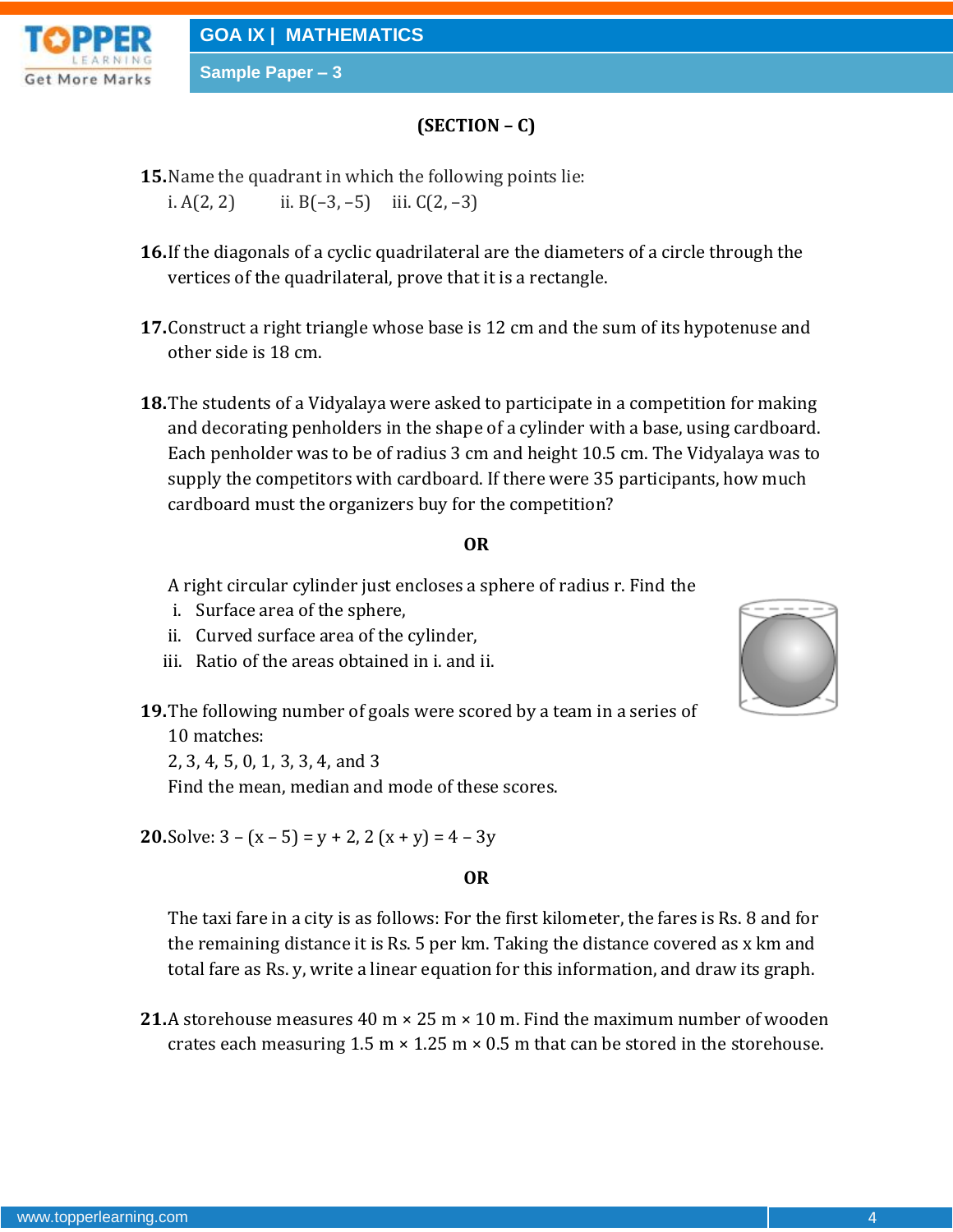

**GOA IX | MATHEMATICS**

**Sample Paper – 3**

**22.**In the given figure, P is a point in the interior of a parallelogram ABCD. Show that



**23.**ABCD is a quadrilateral in which P, Q, R and S are mid-points of the sides AB, BC, CD and DA (see the given figure). AC is a diagonal. Show that:



- i. SR || AC and SR =  $\frac{1}{2}$  $\frac{1}{2}$ AC
- ii.  $PQ = SR$
- iii. PQRS is a parallelogram.
- **24.**1500 families with 2 children were selected randomly, and the following data was recorded:

| Number of girls in a family |     |     |     |
|-----------------------------|-----|-----|-----|
| Number of families          | 475 | 814 | 211 |

Compute the probability of a family, chosen at random, having

- i. 2 girls
- ii. 1 girl
- iii. No girl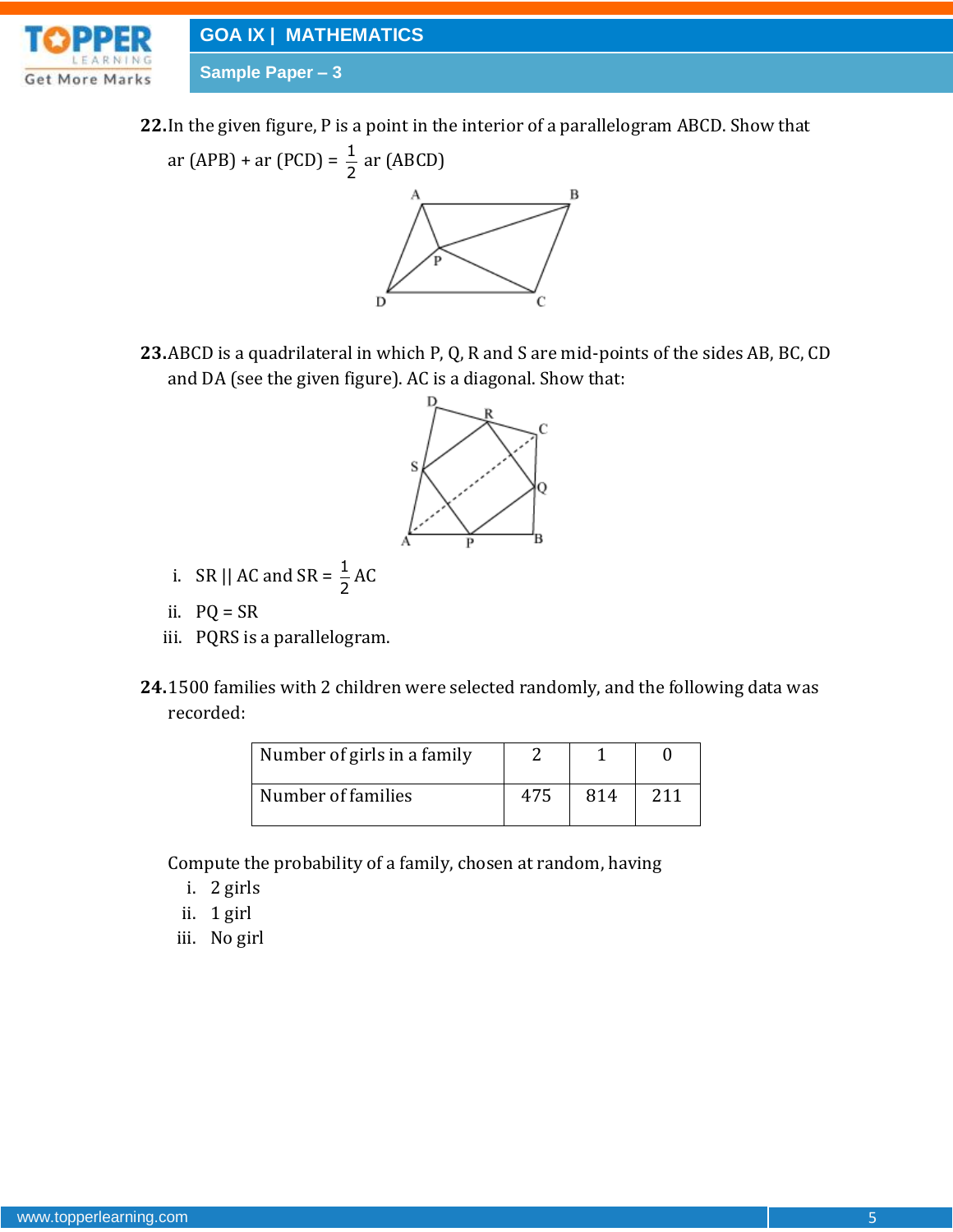



# **(SECTION – D)**

**25.** Show that the diagonals of a square are equal and bisect each other at right angles.



**26.**Construct a triangle with base of 7.5 cm, the difference between the other two sides being 2.5 cm, and one base angle measuring 45°. Justify the Construction.

#### **OR**

Construct  $\triangle PQR$  with base PQ = 8.4 cm, m∠P = 45° and PR – QR = 2.8 cm.

- **27.** Draw the graph of the linear equation  $x + 2y = 8$ . From the graph, check whether (−1, −2) is a solution of this equation.
- **28.**Twenty seven iron spheres, each of radius r and surface area S are melted to form a sphere with surface area S'. Find the i. radius  $r'$  of the new sphere, ii. ratio of S to S'.
- 29. In any ∆ABC, if the angle bisector of ∠A and perpendicular bisector of BC intersect, prove that they intersect on the circumcircle of ∆ABC.
- **30.**The following table shows the number of illiterate persons in the age group (10-58 years) in a town:

| Age group            | $10 - 16$ | $17 - 23$ | 24-30 | 31-37 | 38-44 | 45-51 | 52-58 |
|----------------------|-----------|-----------|-------|-------|-------|-------|-------|
| (in years)           |           |           |       |       |       |       |       |
| Number of illiterate | 175       | 325       | 100   | 150   | 250   | 400   | 525   |
| persons              |           |           |       |       |       |       |       |
|                      |           |           |       |       |       |       |       |

Draw a histogram to represent the above data.